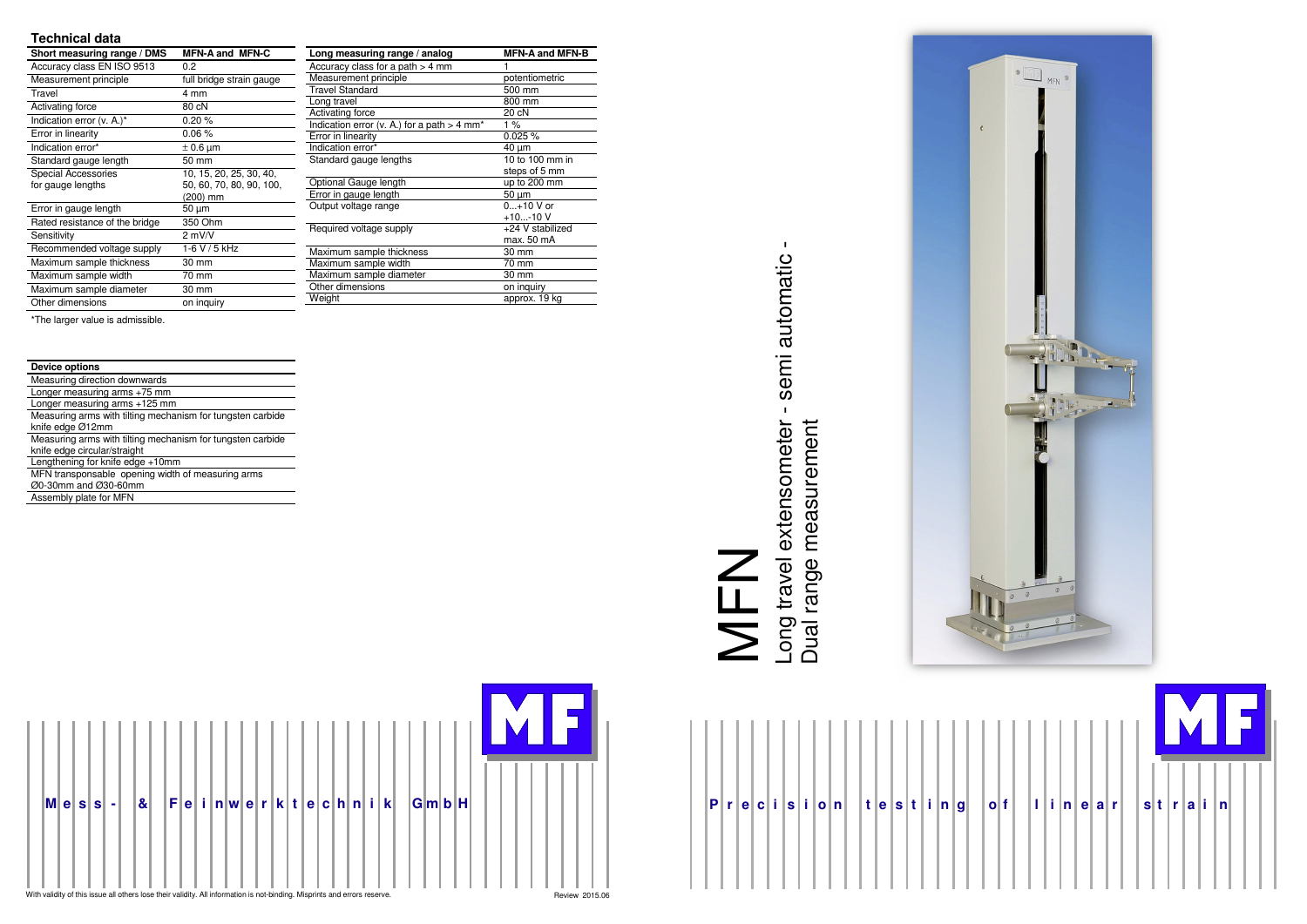### **Area of application**

 The Long travel extensometer MFN is used at semi and full automatic tensile testing machines, particularly if the gauge length Le does not have to be changed very often.

 The **MFN-A** offers both a small and a large measuring range.

 The extensometer MFN is available in 10 models in a modular design.

 Therefore the most suitable model can be chosen for each application.

 With the smaller range (4 mm) highest measurement accuracy is achieved.

 All requirements of the European Standard EN ISO 9513 are exceeded. The MFN-A is highly suitable for determining the Young's Modulus and for recording fracture elongation of Le<sup>+</sup>∆L = 800 mm.

 The **MFN-B** offers only the large measuring range. It serves in measuring of large sample extensions as observed in elastomers.

 The **MFN-C** includes only the small measuring range (4 mm). The large guided length of 500 mm just serves to move the arms with respect to the sample centre as also to adjust them for different clamping heights.

### **Design and function**

 The guide carriages are parallel and without play waged. No error arises thru angle change of the measuring arms like in simple systems with rotating measuring arms.

 In the **manual version** of the MFN the measuring arms must be opened, closed and pushed to the Le-stop by hand. The Le-stop snaps in the Le-range 10 to 100 mm in 5 mmsteps.

 An easily movable parallel swing plate compensates alignment errors and slanting pull between the machine and the MFN. It is mounted to the base of the MFN and no force is transferred on to the sample.

### **Short measuring range**

The Le-Stop is ensued by the engagemeasuring stick. It snaps in a range of 10 till 100mm in steps of 5mm (optional till 200mm).

 In the automatic version the MFN the works semi-automatically,

 A measuring spring bonded with a full bridge strain gauge is housed in the upper right measuring arm. Its deflection results from the measuring pin of the lower arm. A close positioning of the measuring system to the sample makes measurement accuracy possible which is otherwise only achievable through handclamped extensometers directly attached to the sample. Measuring pins required for different L<sub>e</sub> may be changed easily and quickly (standard accessory is a 50 mm pin).

### **Long measuring range500/800mm analog**

 The large measuring range of the MFN is instrumented with a 5kOhm measuring potentiometer. With a built in measuring amplifier the

![](_page_1_Figure_33.jpeg)

**Picture Picture 4: Example specific test report / Long measuring range**

 difference of the wiper potentials will be converted in an output voltage of +10V…-10V and 0V…+10V. The user must provide a stabilized supply voltage of +24 VDC

(respectively max. 20mA).

### **Manual and automatic operation**

### MFN-A / MFN-C:

 At MFN-A and –C Version the Le-Stop is ensued by the measuring pin, therefore the engage-measuring stick must be snapped in at Le 10mm. The engage-measuring stick (MFN-A) comes only in use if the short measuring range is not in application and the measuring pin is not in use too.

### MFN-B

positioning of the measuring arms at the middle of the sample and the setting gauge length must be adjusted by hand (once before starting the test).

The Le–Stop is in every case the engage-stick. By using the measuring pin the corresponding Le-value must be adjusted at the engage stick. Between measuring pin and strain gauge sensor housing of the upper measuring arm must be always a minimum air gap.

 The opening and closing of the measuring arms and the moving of the before adjusted position (middle of sample) runs automatically. A start or stop of measurement can be done by pushing the keys at the MFN-control electronics or can be realized over X1 connector via computer.

In the **automatic version** the MFN the works semi-automatically, positioning of the measuring arms at the middle of the sample and the setting gauge length must be adjusted by hand, but the opening and closing of the measuring arms and the moving of the before adjusted position (middle of sample) runs automatically. As long as the initial gauge length and the position of the sample stay unchanged, no manual adjustment is necessary. With a change of the gauge length an engagement is needed.

![](_page_1_Picture_29.jpeg)

**Picture 1: Measuring arms MFN - A automatic**

![](_page_1_Figure_31.jpeg)

![](_page_1_Figure_32.jpeg)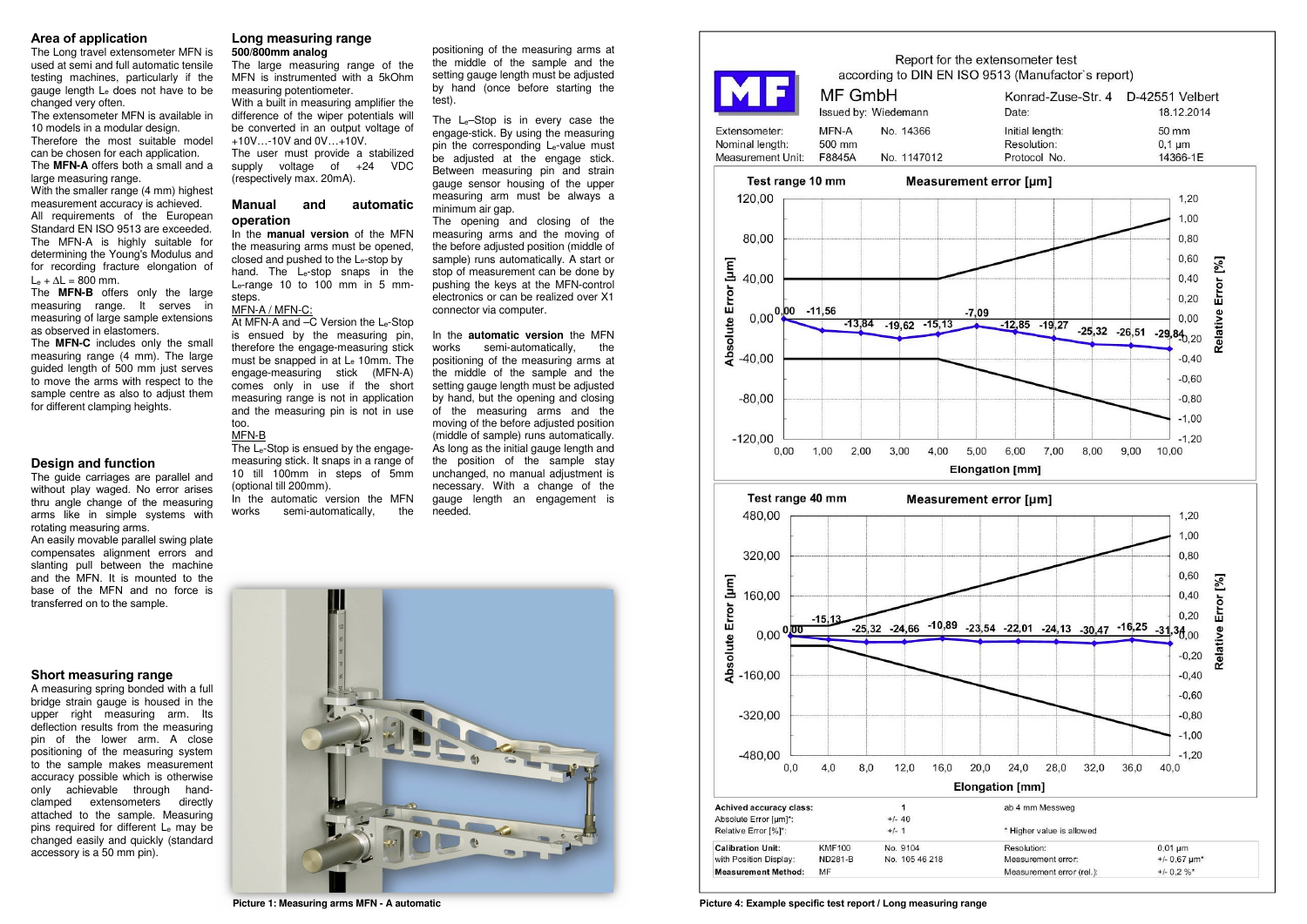![](_page_2_Figure_0.jpeg)

![](_page_2_Figure_1.jpeg)